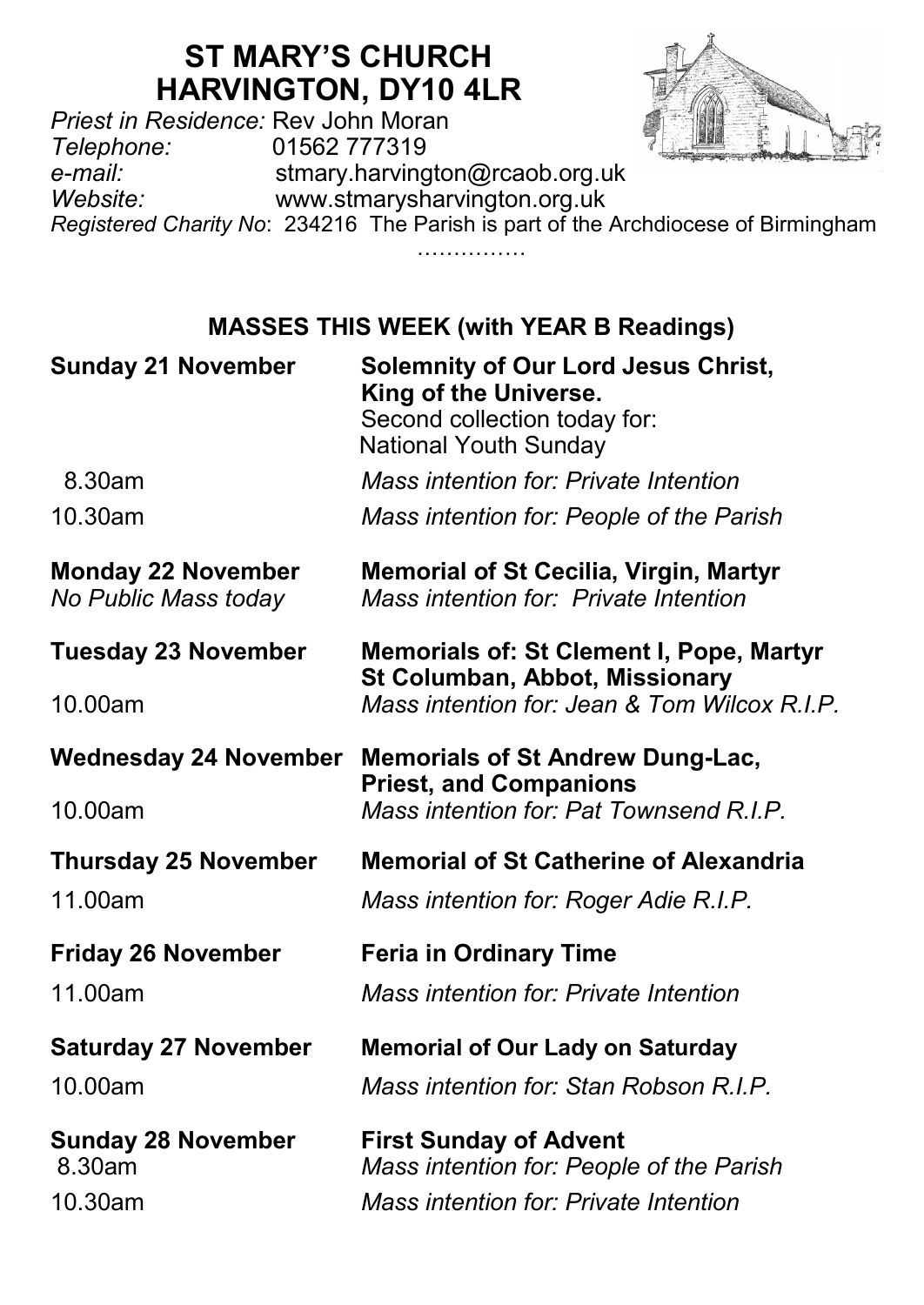**Anniversaries in November:** Isabella Ilsley (1866), Laurence Ruck (1916), John Munster (1916), Rev Philip Roskell (1930), Rev Dr Charles Eagle (1947), Cuthbert Watts (1965), Edna Mercer (1983), Denis Lovekin (1984), Ivor Mortiboy (1998),Harold Sanders, Katherine Martin (2002), Sarah Millard (2002), Marie Baylis (2003), Min Young (2003), Grace Haydon (2004), Siobhan James-Moore (2005), Gerard Fox (2007), Rev David Higham (2008),Stephen Pritchard (2008), Julian Davies (2008). James William Finney (2009), Gertrude Mary Savage (2011), James O'Brien (2012) Colin Atwell (2014), Roger Adey (2016), Veronica Mitchell (2018), Oliver Donaghey (2019)

…………………………………………………………………….

**In your prayers please remember parishioners and friends who are sick:**  Deirdre Brookes, Kathleen Clark, Liz and Lionel Cornish, Bob Grant, Jane and Peter Handley, Kay Hildebrandt, Ann Parry, Clare Saich.

…………………………………………..



… for all your offerings and donations. They are always gratefully received and enable Fr John to maintain our parish and to minister to our community.

**Contributions to the Parish: 8th-15th November**

 Regular, weekly Gift Aid Direct Debit: £316.00 Gift Aid Envelopes: TBC<br>Those cash: TBC Loose cash:



**OFFERTORY DONATIONS** are no longer collected in the pews. If you wish to make a donation on **SUNDAYS** please place your offering in the 'bin' on the porch table. On **other days of the week** 

offerings may be placed in the basket on the sanctuary step in front of the altar.

#### …………………………………

#### **WELCOME TO ST MARY'S!**

We ask everyone attending our premises to take note of the following:

- When inside church, the congregation are **strongly recommended to wear face coverings** for the mutual benefit of us all.
- If members of the congregation would like to ensure social distancing they may use a **'Please Leave Space'** sign (available in the porch) and place it on the seat beside them in their pew.
- The congregation are asked to spread out and not to kneel if someone is sitting down on the pew in front of them.
- 'Track and Trace': If someone attends our premises who is found to be a Covid positive case, we will inform everyone on our parish email database. If you are not on our database and you want to be alerted you may provide us with your contact details or scan the displayed NHS QR code on your phone.



…………………………….

The **CRAFT GROUP** will meet on **Wednesday 24th Nov @ 1.30pm** in Rowberry's tearooms, to continue work on the church cushions project.

The Craft Group will be selling their wares at **St Cassian's Church** Coffee Morning on **Saturday 27th November, 10am - 12noon**. Please do come along - your support would be much appreciated.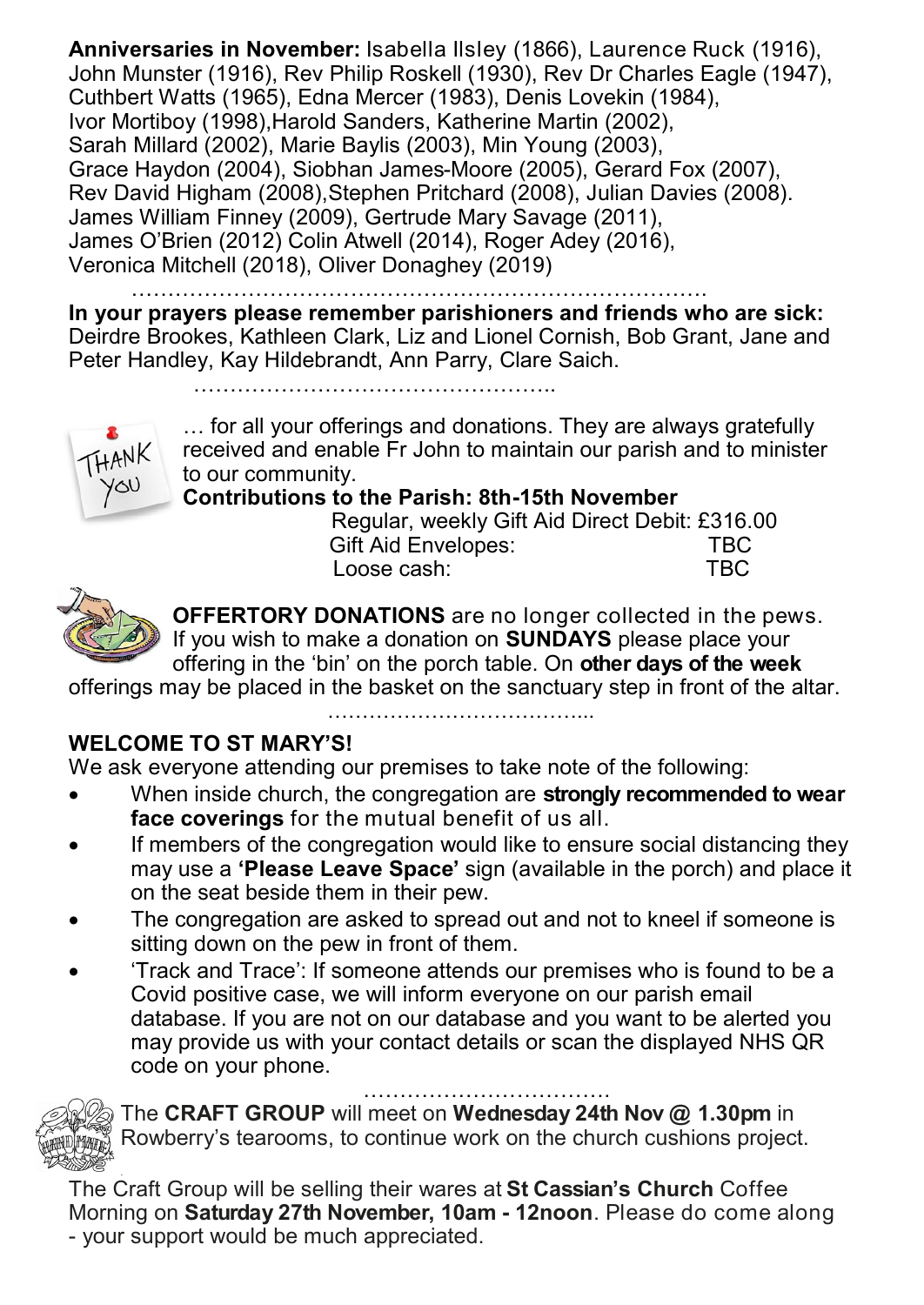

A parishioner is supporting the initiative of a friend who is loading a vehicle with warm clothes, sleeping bags etc then delivering them to refugees in France on Boxing Day. The parishioner writes: *'Whilst we all have our views about the refugees and what they are doing, they are all still living in conditions that are so bad that you cannot believe that families have to survive them in the hope of making a new life. What is needed is sleeping bags old or new, shoes, again old or new, warm clothing along with blankets and anything to help keep people less fortunate than us warm.'*

**Please put your donations in bags marked 'HELP FOR REFUGEES' and bring them to church for collection by SUNDAY 28th NOVEMBER.**



……………………………………………………………… Our local **FOOD BANK** www.kidderminster.foodbank.org.uk.

**a** appreciate all donations. At church we can now take donations of  $\gamma$  food and other essentials and will deliver them on your behalf directly to the Food Bank collection point in Kidderminster. They need:

- Tinned meat, fish, veg, fruit, fruit juice, fruit squash, tinned puddings, custard, fresh fruit, jam.
- The only items **not currently needed** as it uses up so much valuable available storage space, is baked beans and pasta.
- As well as food, families always need toiletries, shampoo, household items, washing up liquid, washing tablets. Size 5 and 6 nappies are always a priority need. They have plenty of the other sizes.

#### **Please bring your donations in bags or boxes marked 'FOOD BANK' and bring them to church for collection by SUNDAY 5th DECEMBER**

If you would prefer to donate money, please make cheques payable to 'The Kidderminster Foodbank' or put cash in an envelope marked 'KIDDERMINSTER FOOD BANK' and put it in the Offertory collection or post cheques directly to: Kidderminster Foodbank, Swan Centre, 9 Blackwell Street, Kidderminster, DY10 2DP

………………………………………………………………...



**TOY APPEAL: Home-Start Wyre Forest** www.home-start.org.uk are helping Santa again this year and need **NEW** toys for any child. **Please bring your donations in bags or boxes marked**  StAR<del>C</del> HOME START' and bring them to church for collection by **SUNDAY 12th DECEMBER** …………………………………………

The Management Committee of **HARVINGTON HALL** invite all St Mary's parishioners for a **free tour** of the Hall on either **Saturday 4 December at 12 noon or Sunday 5th at 11.45am.**  Please email or telephone Harvington Hall asap to book your HALL spaces. [harvingtonhall@rcaob.org.uk.](mailto:harvingtonhall@rcaob.org.uk) or tel: 01562 777846.

**PLEASE SPONSOR** Hall Manager, Phil Downing who is spending 36 hours in a priest hide on Monday and Tuesday 29<sup>th</sup>/30<sup>th</sup> November to raise funds for the Hall. Donations can be made through their website: www.harvingtonhall.co.uk, or directly to the Hall by post or by a personal visit.